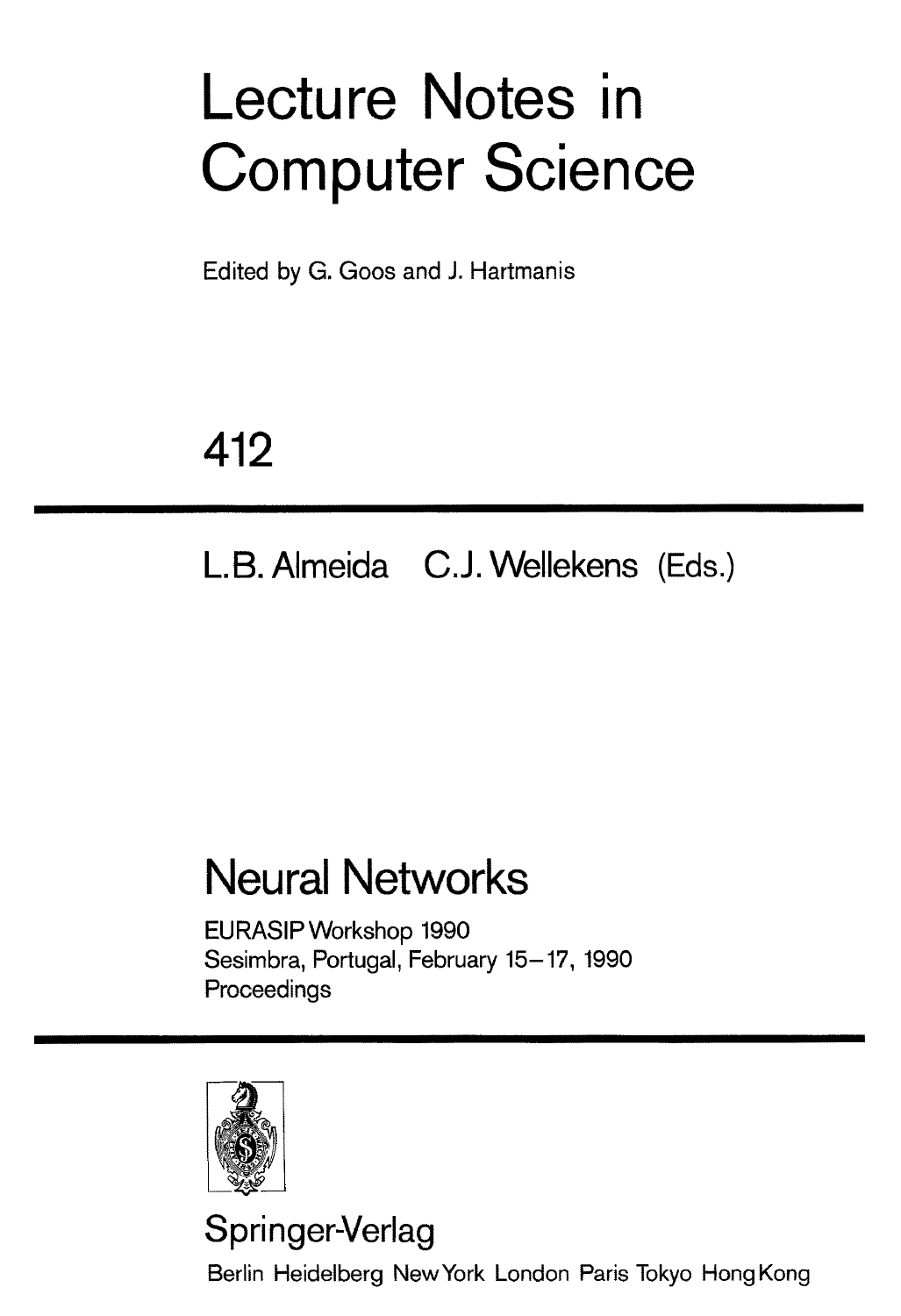#### **Editorial Board**

D. Barstow W. Brauer P. Brinch Hansen D. Gries D. Luckham C. Moler A. Pnueli G. Seegmüller J. Stoer N. Wirth

#### **Editors**

Luis B. Almeida Instituto de Engenharia de Sistemas e Computadores INESC Rua Alves Redol, 9-2, Apartado 10105 P-1017 Lisboa Codex, Portugal

Christian J. Wellekens Philips Research Laboratory Brussels Avenue Van Becelaere 2, Box 8 B-1170 Brussels, Belgium

CR Subject Classification (1987): C.1.3, C.3-5, F.1.1, E2.2, 1.2.6-8, 1.4.0, 1.5.4, I.m

ISBN 3-540-52255-? Springer-Verlag Berlin Heidelberg New York ISBN 0-38?-52255-? Springer-Verlag NewYork Berlin Heidelberg

This work is subject to copyright. All rights are reserved, whether the whole or part of the material is concerned, specifically the rights of translation, reprinting, re-use of illustrations, recitation, broadcasting, reproduction on microfilms or in other ways, and storage in data banks. Duplication of this publication or parts thereof is only permitted under the provisions of the German Copyright Law of September 9, 1965, in its version of June 24, 1985, and a copyright fee must always be paid. Violations fall under the prosecution act of the German Copyright Law.

© Springer-Verlag Berlin Heidelberg 1990 Printed in Germany

Printing and binding: Druckhaus Beltz, Hemsbach/Bergstr. *214513140-543210 -* Printed on acid-free paper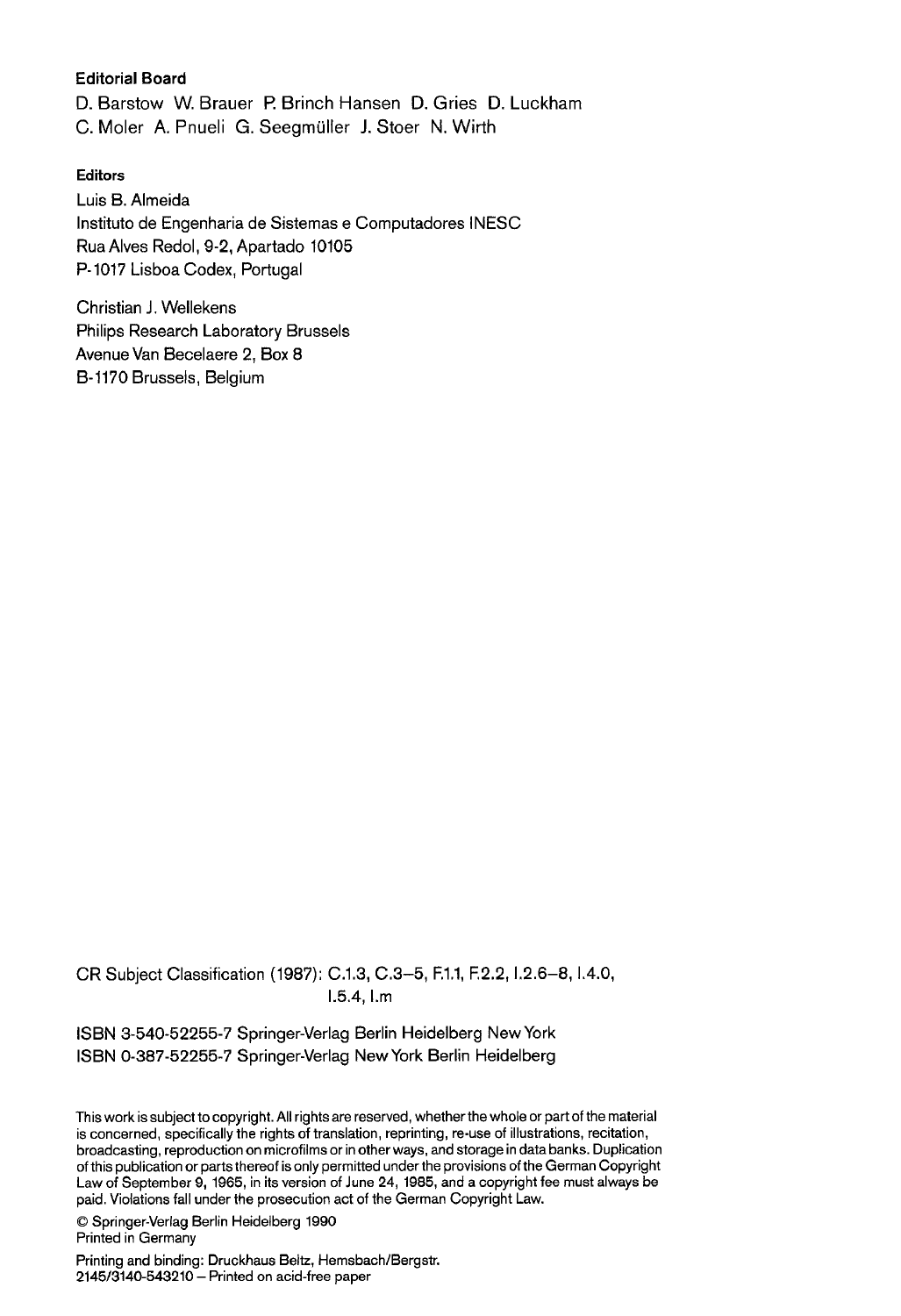#### Preface

This book contains both the full and the invited contributions to the 1990. EURASIP Workshop on Neural Networks, held in Sesimbra, Portugal, February 15-17, 1990. Though sponsored by a European organization (the European Association for Signal Processing, EURASIP), no restrictions were placed on the origin of the participants in this workshop. Instead, the selection of the full contributions was performed by an international Technical Committee. The quality demands that were imposed are reflected in the acceptance ratio, which was only about 40%.

The field of the contributions has not been restricted to an overspecialized topic: one main characteristic of the connectionist community is its multidisciplinarity. Psychologists may identify the essential features of the world to be learned and propose original learning schemes, biologists can describe architectures that have not been studied previously by computer scientists, and engineers may perform simulations and implementations of connectionist architectures, while the help of mathematicians is most welcome to formalize these nonlinear models suggested by nature. Authors of this book belong to all these disciplines.

The two invited papers, by George Cybenko and by Eric Baum, deserve a special mention. They deal with two different aspects of a subject which we consider very important for the consolidation of the field: the formal study of the capabilities of neural networks. George Cybenko introduces the definition of a formal measure of problem complexity which is relevant to neural networks and discusses some of its properties. Eric Baum studies the relationships between training set size, network size and generalization capability. We can only hope that these will form the embryo of a body of theory that will allow neural network problems to be approached with an engineering methodology, instead of the present trialand-error manner.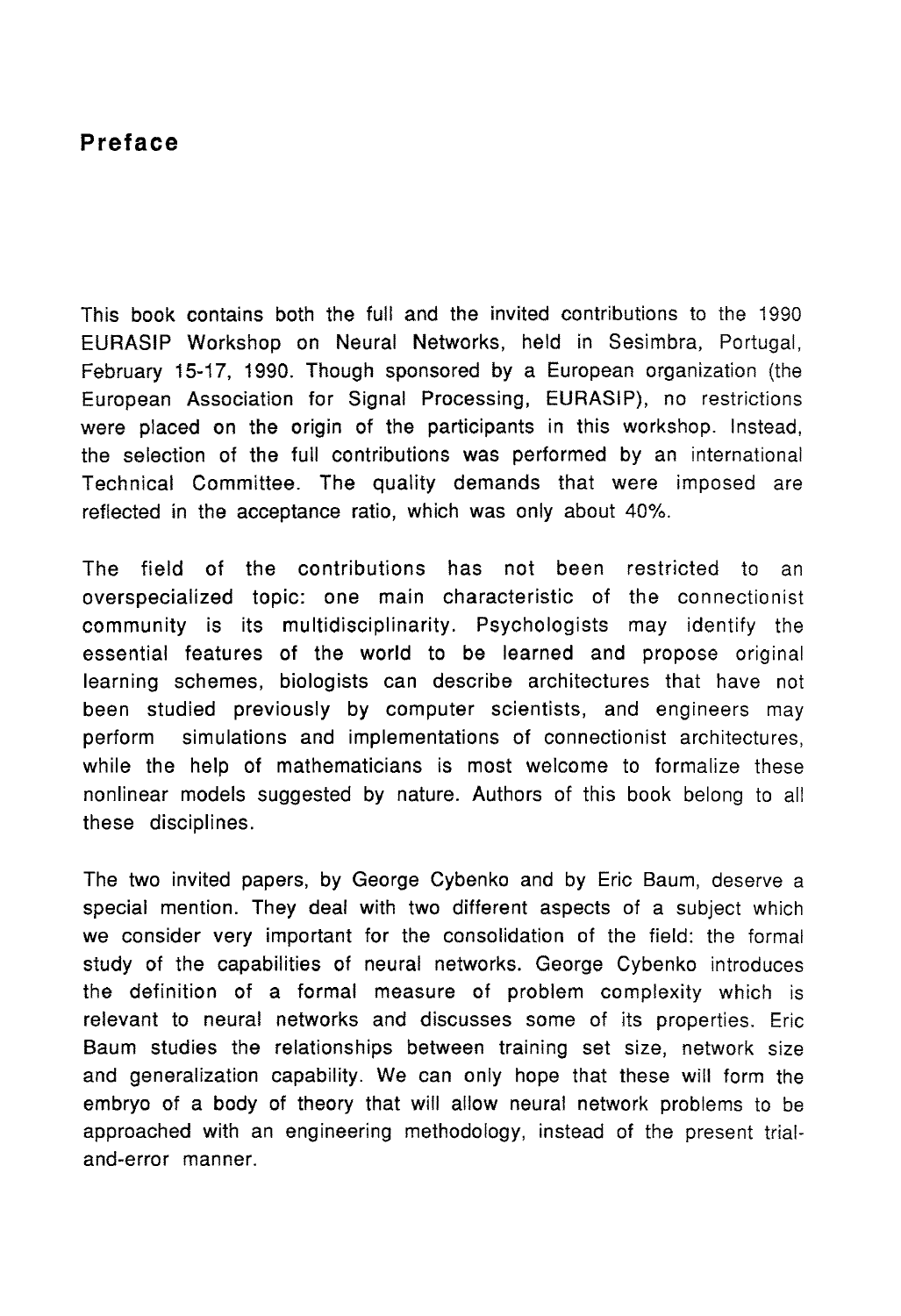Besides the published papers, about 20 posters were displayed at the workshop; they allowed their authors to present their current research effort but they were not included in this publication due to their inherent incompleteness.

It is our pleasure to thank all the authors who coped with the strictly imposed deadlines for supplying their camera ready manuscripts. Their cooperation and good will were rewarded by allowing Springer-Verlag to have the proceedings available for the participants at the workshop.

The original Technical Committee, which had 8 members, was greatly enlarged to allow a more complete review of the submitted papers, We wish to thank all its members. The free cooperation of reviewers is an essential part of research.

We also wish to acknowledge the cooperation given by Joaquim Rodrigues and Fernando Silva. A very special acknowledgment goes to Ilda Goncalves, who provided invaluable help in every aspect of the preparation of this volume and of the workshop itself, always with a smile. Acknowledgments to INESC, Philips Research Laboratory Brussels and Bell Communications Research are also due, for providing most of the resources needed for this kind of organization.

Lisbon, November 1989 Luis B. Almeida

Morristown, November 1989 Christian J. Wellekens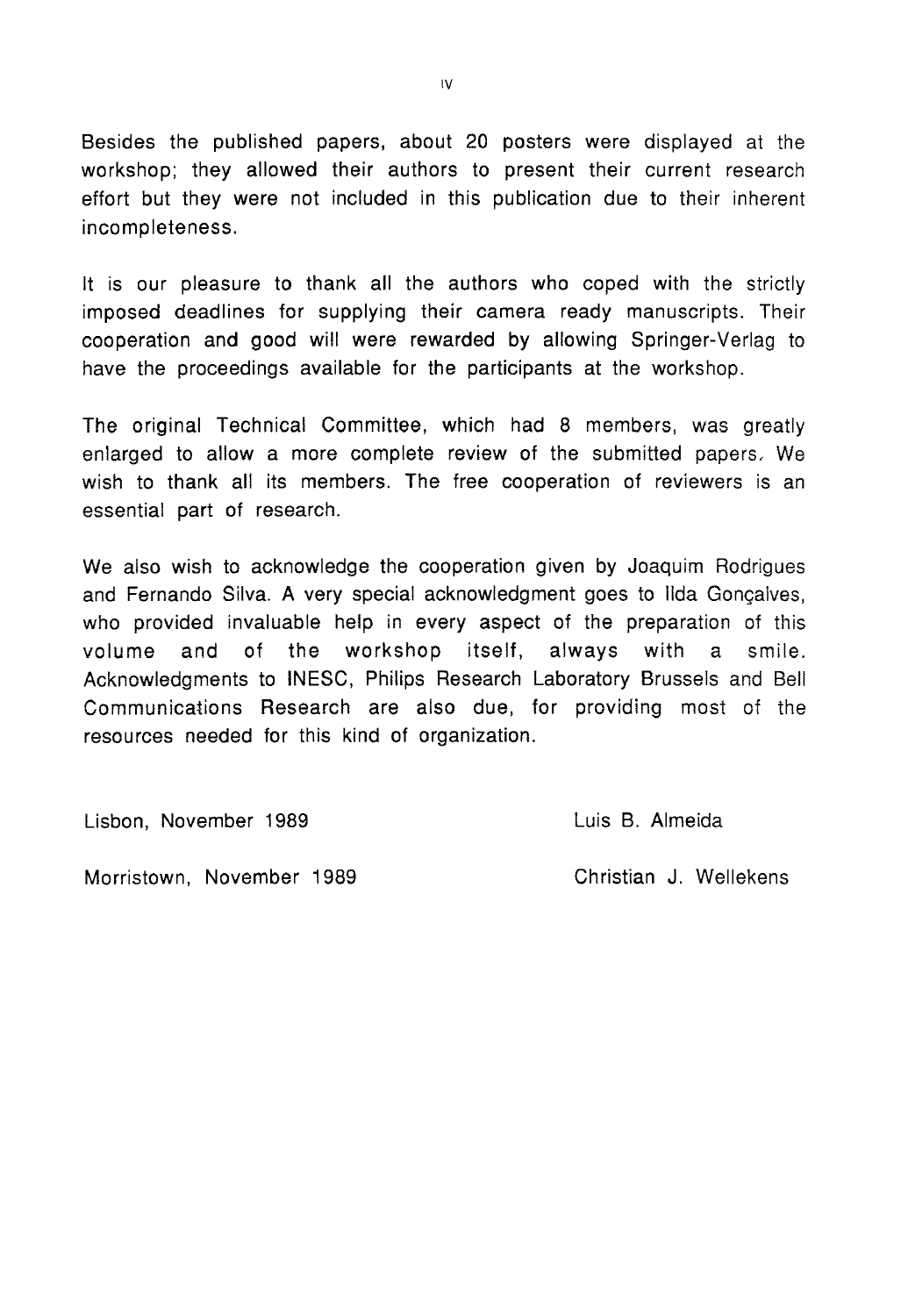#### **Conference** Chairman

**Technical Chairman** 

#### Technical Chairman

Christian J. Wellekens, Philips Research Laboratory, Belgium and Bellcore, NJ, USA

#### Technical Committee

Emile Aarts, Philips Natuurkundig Laboratorium, The Netherlands Bernard Angéniol, Thompson CSF-DSE, France Hervé Bourlard, Philips Research Laboratory, Belgium John Bridle, RSRE/SRU, United Kingdom David Burr, Bellcore, NJ, USA Gérard Chollet, ENST, France Renato de Mori, Mac Gill University, Canada Pierre A. Devijver, ENSTBr, France Gérard Dreyfus, ESPCI, France Frank Fallside, University of Cambridge, United Kingdom Françoise Fogelman, Université de Paris V, France Michael A. Franzini, Carnegie Mellon University, PA, USA Stan Gielen, Katholieke Universiteit Nijmegen, The Netherlands Jean-Gobert, LEP, France Martin Hasler, EPFL, Switzerland Jean-Paul Haton, CRIN, France Jeanny Hérault, Institut National Polytechnique de Grenoble, France Geoffrey Hinton, University of Toronto, Canada Ron E. Howard, AT&T Bell Labs, NJ, USA Larry D. Jackel, AT&T Bell Labs, NJ, USA Jörg Kindermann, GMD, FRG Yann-LeCun, AT&T Bell Labs, NJ, USA Hong C. Leung, MIT, MA, USA Jean-Sylvain Liénard, LIMSI, France Carver Mead, California Inst. of Technology, CA, USA Michael Mozer, University of Colorado, CO, USA Heinz Mühlenbein, GMD, FRG Traian Muntean, Université de Grenoble, France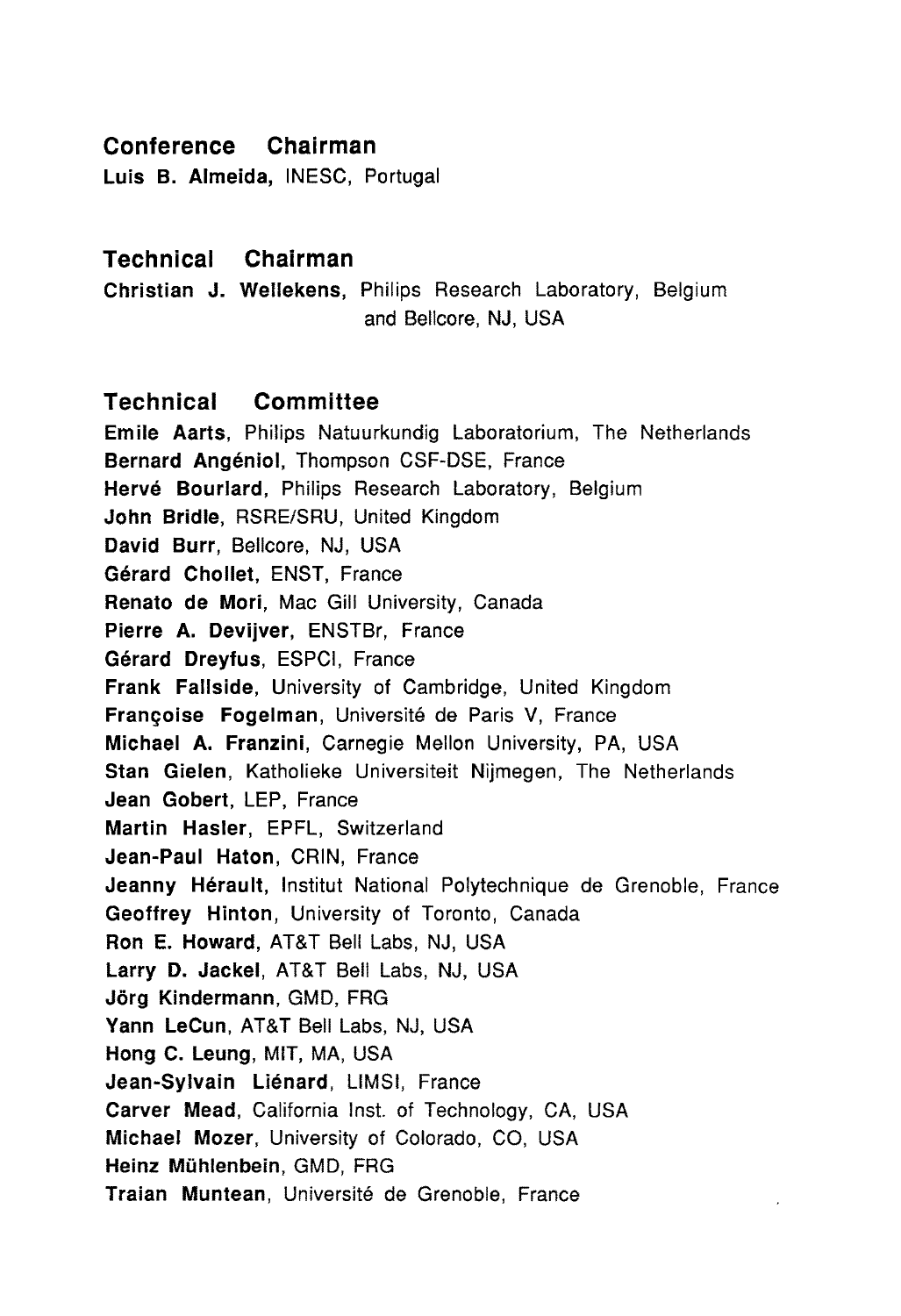Erkki Oja, Lappeenranta Univ. of Technology, Finland Guy A. Orban, Katholieke Universiteit Leuven, Belgium Rolf Pfeifer, University of Zürich, Switzerland Philippe Piret, Philips Research Laboratory, Belgium Richard Prager, University of Cambridge, United Kingdom Tomaso Poggio, MIT Cambridge, MA, USA Eric Saund, Xerox Palo Alto Research Center, CA, USA Sharad Singhal, Bellcore, NJ, USA André Thayse, Philips Research Laboratory, Belgium François Vallet, Thompson CSF, France Paul van Dooren, Philips Research Laboratory, Belgium Michel Verleysen, Université Catholique de Louvain, Belgium Alex Waibel, Carnegie Mellon University, PA, USA Michel Weinfeld, Ecole Polytechnique, France David Zipser, UCSD, CA, USA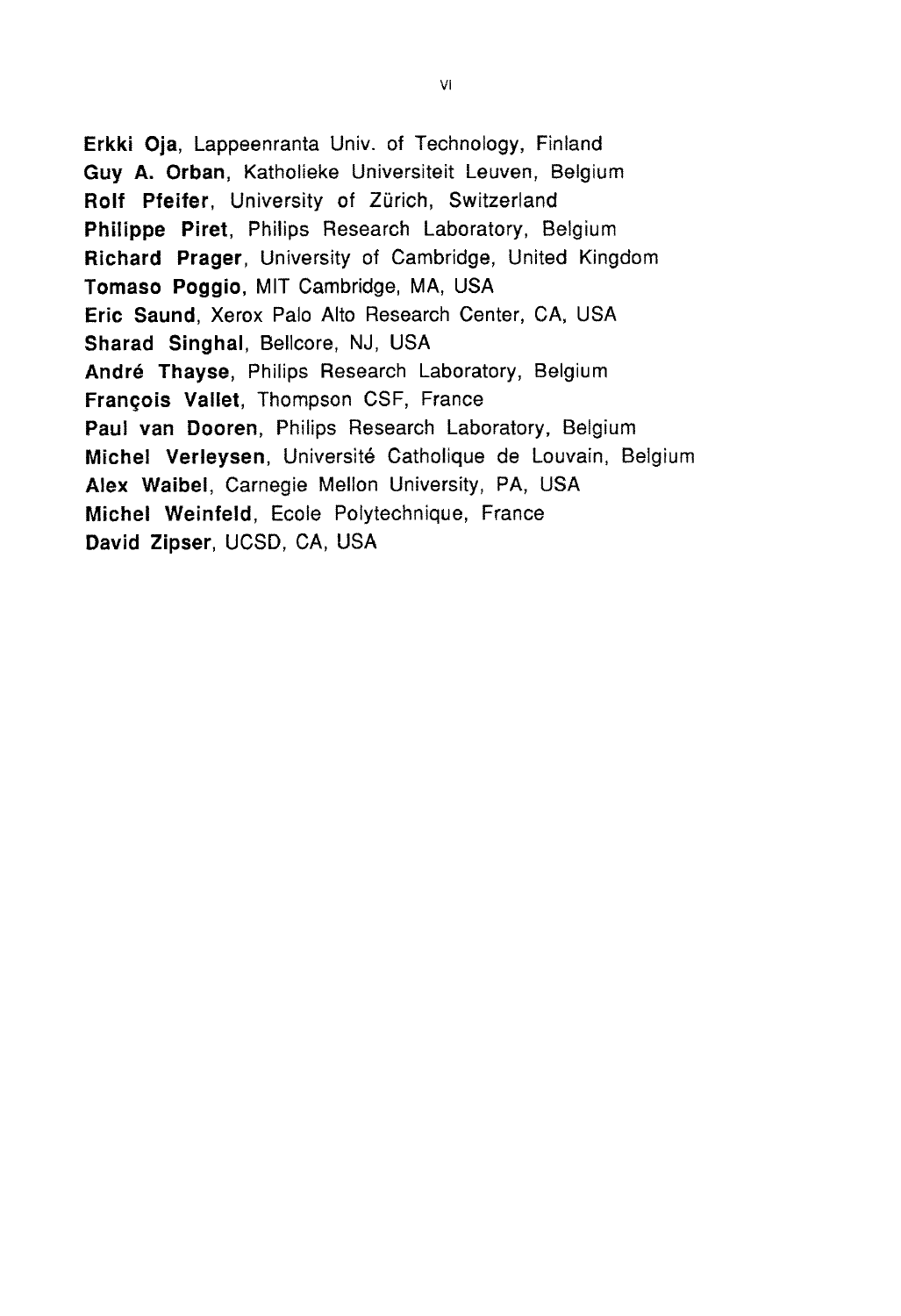### Table of Contents

#### Part I - Invited Papers

| When Are k-Nearest Neighbor and Back Propagation Accurate        |  |
|------------------------------------------------------------------|--|
| for Feasible Sized Sets of Examples?                             |  |
|                                                                  |  |
| Complexity Theory of Neural Networks and Classification Problems |  |
|                                                                  |  |

### Part II - Theory, Algorithms

| Generalization Performance of Overtrained Back-Propagation<br>Networks                                                           |    |
|----------------------------------------------------------------------------------------------------------------------------------|----|
|                                                                                                                                  | 46 |
| Stability of the Random Neural Network Model                                                                                     | 56 |
| Temporal Pattern Recognition Using EBPS                                                                                          | 69 |
| Markovian Spatial Properties of a Random Field Describing a<br>Stochastic Neural Network: Sequential or Parallel Implementation? |    |
|                                                                                                                                  |    |
| Chaos in Neural Networks                                                                                                         |    |
|                                                                                                                                  | 90 |
| The "Moving Targets" Training Algorithm                                                                                          |    |
|                                                                                                                                  |    |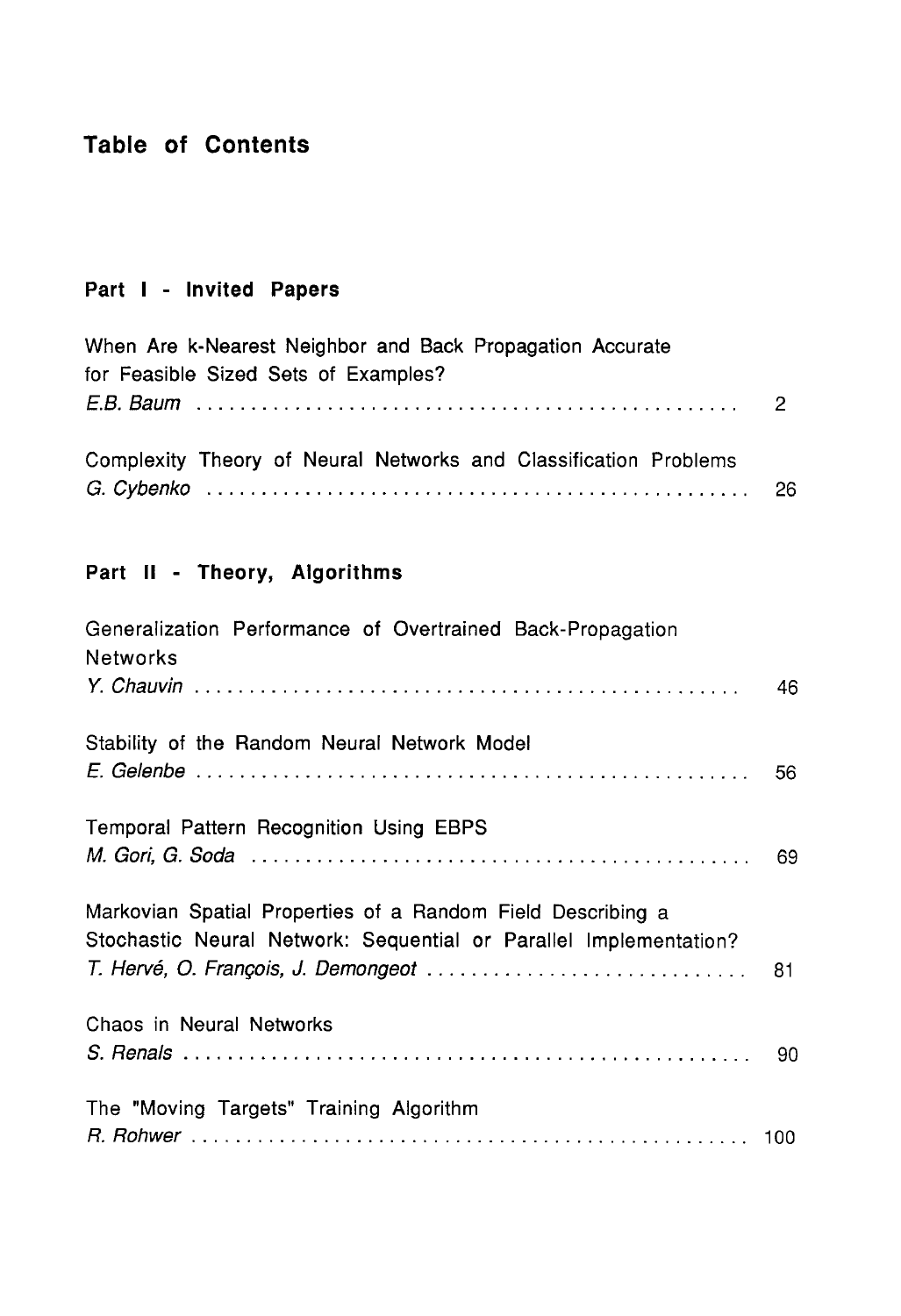| Acceleration Techniques for the Backpropagation Algorithm                             |  |
|---------------------------------------------------------------------------------------|--|
| Rule-Injection Hints as a Means of Improving Network<br>Performance and Learning Time |  |
| Inversion in Time                                                                     |  |
| Cellular Neural Networks: Dynamic Properties and Adaptive<br>Learning Algorithm       |  |
| Improved Simulated Annealing, Boltzmann Machine,<br>and Attributed Graph Matching     |  |

### **Part III - Speech Processing**

| Artificial Dendritic Learning                                                  |  |
|--------------------------------------------------------------------------------|--|
| A Neural Net Model of Human Short-Term Memory Development                      |  |
| Large Vocabulary Speech Recognition Using Neural-Fuzzy<br>and Concept Networks |  |
| Speech Feature Extraction Using Neural Networks                                |  |